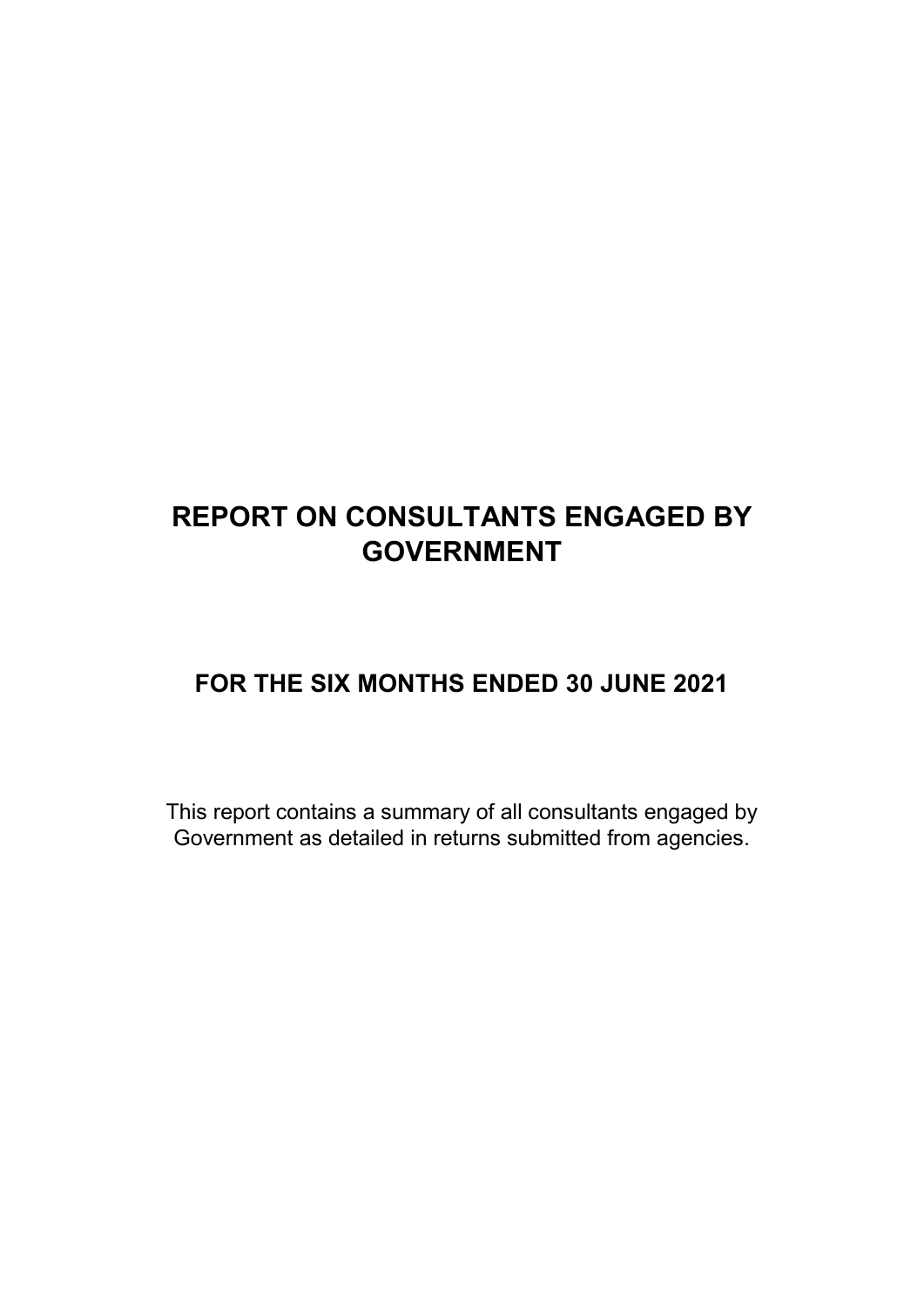### **SUMMARY ON CONSULTANTS ENGAGED BY GOVERNMENT FOR THE SIX MONTHS ENDED 30 JUNE 2021**

| <b>DEPARTMENT</b>                                                                                           | <b>NUMBER OF</b><br><b>CONSULTANCIES</b> | <b>COST THIS 6 MONTHS</b> |
|-------------------------------------------------------------------------------------------------------------|------------------------------------------|---------------------------|
| PREMIER; TREASURER; PUBLIC SECTOR MANAGEMENT; FEDERAL-<br><b>STATE RELATIONS</b>                            |                                          |                           |
| <b>PREMIER</b>                                                                                              |                                          |                           |
| DEPARTMENT OF THE PREMIER AND CABINET                                                                       | $\overline{7}$                           | \$657,734.20              |
| <b>INFRASTRUCTURE WA</b>                                                                                    | 15                                       | \$929,483.95              |
| <b>TREASURER</b>                                                                                            |                                          |                           |
| GOVERNMENT EMPLOYEES SUPERANNUATION BOARD                                                                   | 1                                        | \$427,941.25              |
| INSURANCE COMMISSION OF WA                                                                                  | 4                                        | \$248,947.34              |
| DEPARTMENT OF TREASURY                                                                                      | 1                                        | \$188,122.00              |
| TOTAL FOR PREMIER; TREASURER; PUBLIC SECTOR<br><b>MANAGEMENT; FEDERAL-STATE RELATIONS</b>                   | 28                                       | \$2,452,228.74            |
| DEPUTY PREMIER; HEALTH; MEDICAL RESEARCH; STATE<br>DEVELOPMENT; JOBS AND TRADE; SCIENCE                     |                                          |                           |
| <b>HEALTH</b>                                                                                               |                                          |                           |
| DEPARTMENT OF HEALTH                                                                                        | 1                                        | \$291,966.00              |
| <b>JOBS AND TRADE</b>                                                                                       |                                          |                           |
| DEPARTMENT OF JOBS, TOURISM, SCIENCE AND<br><b>INNOVATION</b>                                               | 3                                        | \$57,529.27               |
| <b>SCIENCE</b>                                                                                              |                                          |                           |
| DEPARTMENT OF JOBS, TOURISM, SCIENCE AND<br><b>INNOVATION</b>                                               | 1                                        | \$96,250.00               |
| TOTAL FOR DEPUTY PREMIER; HEALTH; MEDICAL<br>RESEARCH; STATE DEVELOPMENT; JOBS AND TRADE;<br><b>SCIENCE</b> | 5                                        | \$445,745.27              |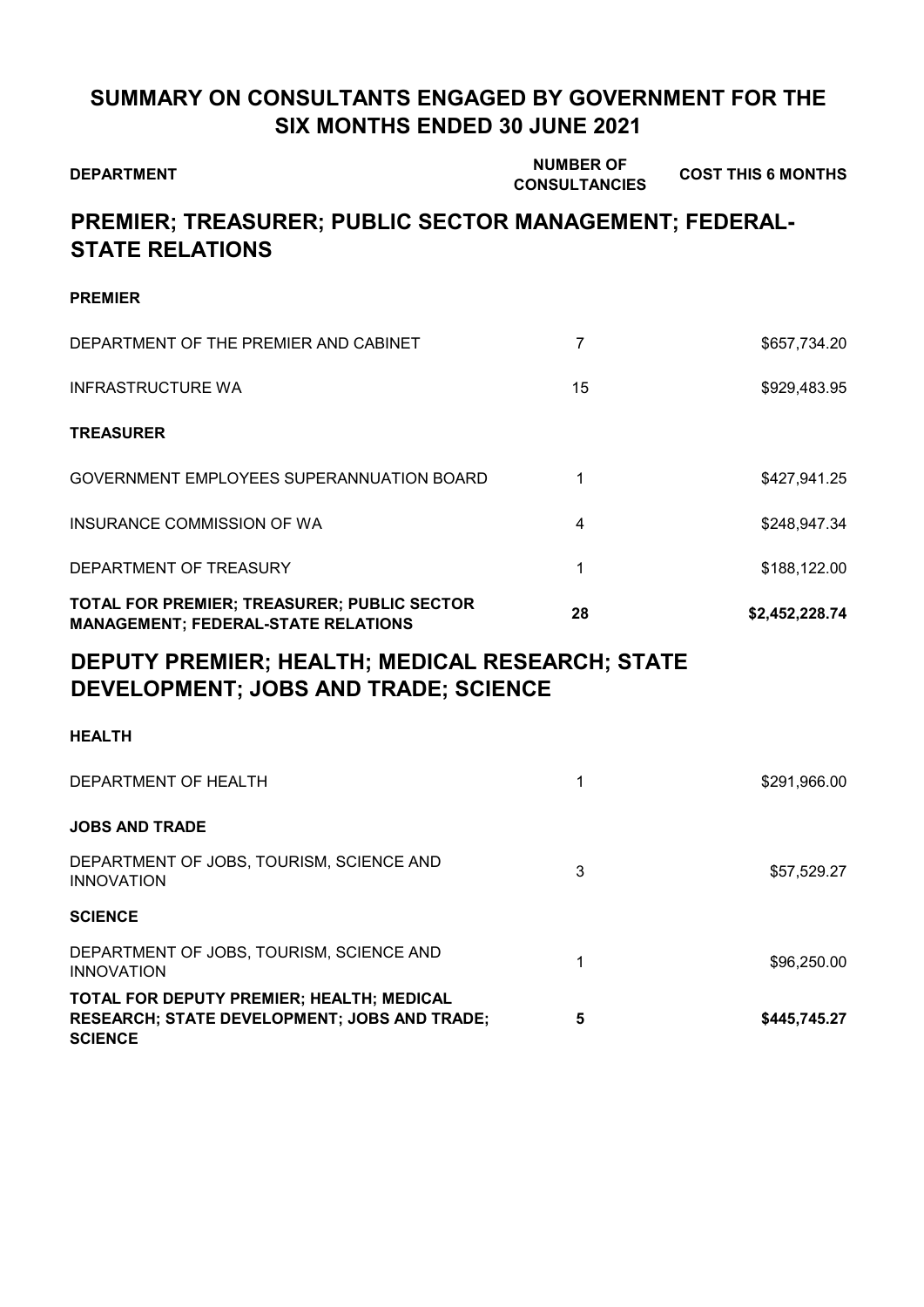### **MENTAL HEALTH; ABORIGINAL AFFAIRS; INDUSTRIAL RELATIONS**

#### **MENTAL HEALTH**

| <b>MENTAL HEALTH COMMISSION</b>                                                | 5              | \$391,641.00 |
|--------------------------------------------------------------------------------|----------------|--------------|
| TOTAL FOR MENTAL HEALTH; ABORIGINAL AFFAIRS;<br><b>INDUSTRIAL RELATIONS</b>    | 5              | \$391,641.00 |
| <b>REGIONAL DEVELOPMENT; AGRICULTURE AND FOOD; HYDROGEN</b><br><b>INDUSTRY</b> |                |              |
| <b>REGIONAL DEVELOPMENT</b>                                                    |                |              |
| DEPARTMENT OF PRIMARY INDUSTRIES AND<br>REGIONAL DEVELOPMENT                   | 1              | \$189,782.00 |
| GOLDFIELDS-ESPERANCE DEVELOPMENT COMMISSION                                    | 1              | \$7,920.00   |
| SOUTH WEST DEVELOPMENT COMMISSION                                              | 1              | \$2,400.00   |
| <b>AGRICULTURE AND FOOD</b>                                                    |                |              |
| DEPARTMENT OF PRIMARY INDUSTRIES AND<br>REGIONAL DEVELOPMENT                   | $\overline{2}$ | \$54,687.00  |
| TOTAL FOR REGIONAL DEVELOPMENT; AGRICULTURE<br>AND FOOD; HYDROGEN INDUSTRY     | 5              | \$254,789.00 |
| TOURISM; CULTURE AND THE ARTS; HERITAGE                                        |                |              |
| <b>CULTURE AND THE ARTS</b>                                                    |                |              |
| DEPARTMENT OF LOCAL GOVERNMENT, SPORT AND<br><b>CULTURAL INDUSTRIES</b>        | 1              | \$55,242.00  |
| ART GALLERY OF WA                                                              | 1              | \$3,300.00   |
| <b>WA MUSEUM</b>                                                               | 1              | \$9,180.00   |
| TOTAL FOR TOURISM; CULTURE AND THE ARTS;<br><b>HERITAGE</b>                    | 3              | \$67,722.00  |
| POLICE; ROAD SAFETY; DEFENCE; VETERANS                                         |                |              |
| <b>DEFENCE</b>                                                                 |                |              |
| DEPARTMENT OF JOBS, TOURISM, SCIENCE AND<br><b>INNOVATION</b>                  | $\overline{2}$ | \$43,226.43  |
| TOTAL FOR POLICE; ROAD SAFETY; DEFENCE;<br><b>VETERANS</b>                     | $\mathbf{2}$   | \$43,226.43  |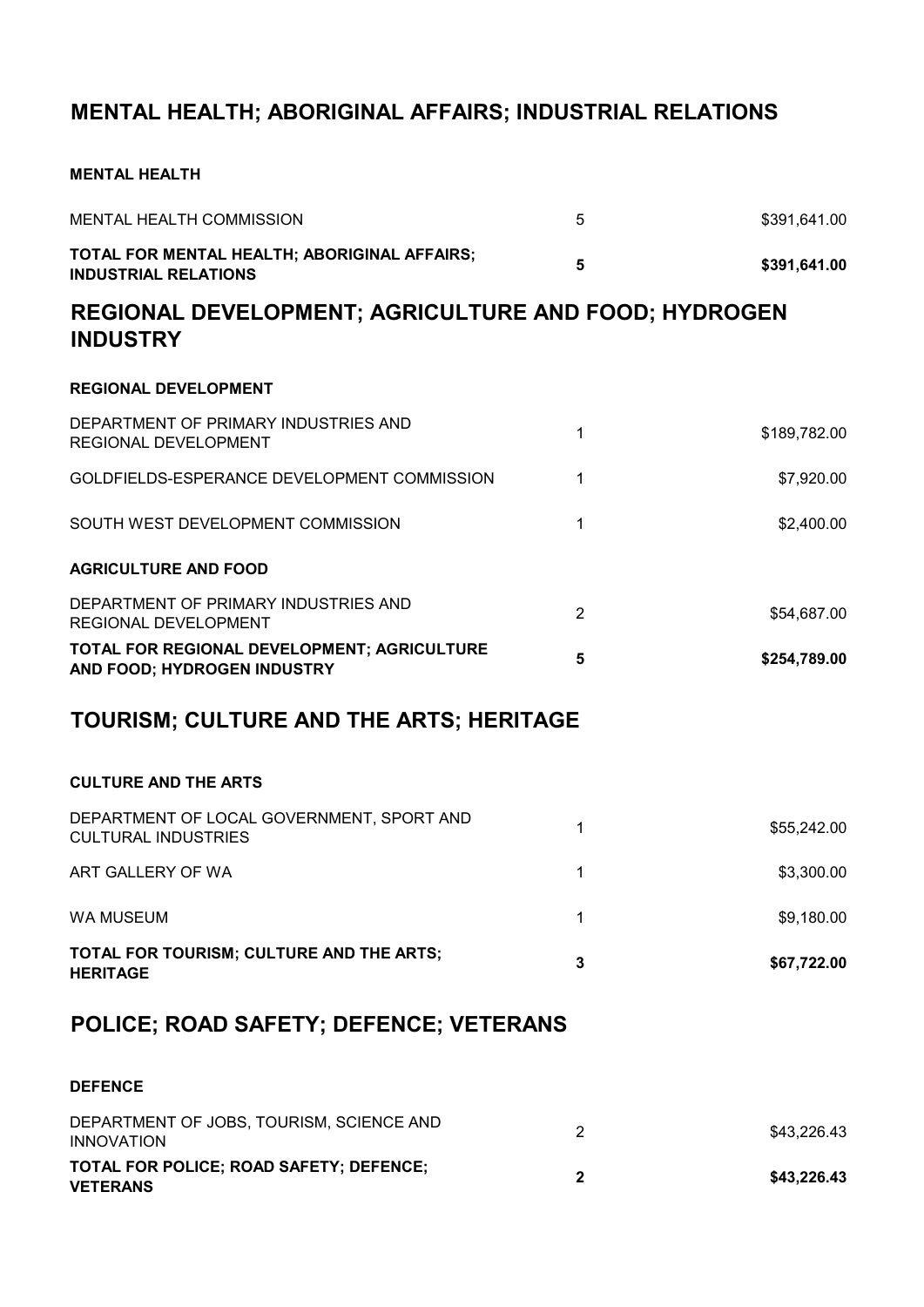## **TRANSPORT; PLANNING; PORTS**

| DEPARTMENT OF TRANSPORT                                                                                      | 1              | \$134,537.05 |
|--------------------------------------------------------------------------------------------------------------|----------------|--------------|
| <b>PLANNING</b>                                                                                              |                |              |
| DEPARTMENT OF PLANNING, LANDS AND HERITAGE                                                                   | 5              | \$156,929.94 |
| TOTAL FOR TRANSPORT; PLANNING; PORTS                                                                         | 6              | \$291,466.99 |
| FINANCE; LANDS; SPORT AND RECREATION; CITIZENSHIP AND<br><b>MULTICULTURAL INTERESTS</b>                      |                |              |
| <b>SPORT AND RECREATION</b>                                                                                  |                |              |
| DEPARTMENT OF LOCAL GOVERNMENT, SPORT AND<br><b>CULTURAL INDUSTRIES</b>                                      | 1              | \$63,607.00  |
| TOTAL FOR FINANCE; LANDS; SPORT AND<br>RECREATION; CITIZENSHIP AND MULTICULTURAL<br><b>INTERESTS</b>         | 1              | \$63,607.00  |
| CHILD PROTECTION; WOMEN'S INTERESTS; FAMILY AND DOMESTIC<br><b>VIOLENCE; COMMUNITY SERVICES</b>              |                |              |
| <b>CHILD PROTECTION</b>                                                                                      |                |              |
| DEPARTMENT OF COMMUNITIES                                                                                    | $\overline{2}$ | \$268,033.01 |
| <b>COMMUNITY SERVICES</b>                                                                                    |                |              |
| DEPARTMENT OF COMMUNITIES                                                                                    | $\overline{2}$ | \$460,682.00 |
| TOTAL FOR CHILD PROTECTION; WOMEN'S<br>INTERESTS; FAMILY AND DOMESTIC VIOLENCE;<br><b>COMMUNITY SERVICES</b> | 4              | \$728,715.01 |
| <b>ENVIRONMENT; CLIMATE ACTION; COMMERCE</b>                                                                 |                |              |
| <b>ENVIRONMENT</b>                                                                                           |                |              |
| DEPARTMENT OF BIODIVERSITY, CONSERVATION AND<br><b>ATTRACTIONS</b>                                           | 1              | \$23,023.80  |
| TOTAL FOR ENVIRONMENT; CLIMATE ACTION;<br><b>COMMERCE</b>                                                    | 1              | \$23,023.80  |